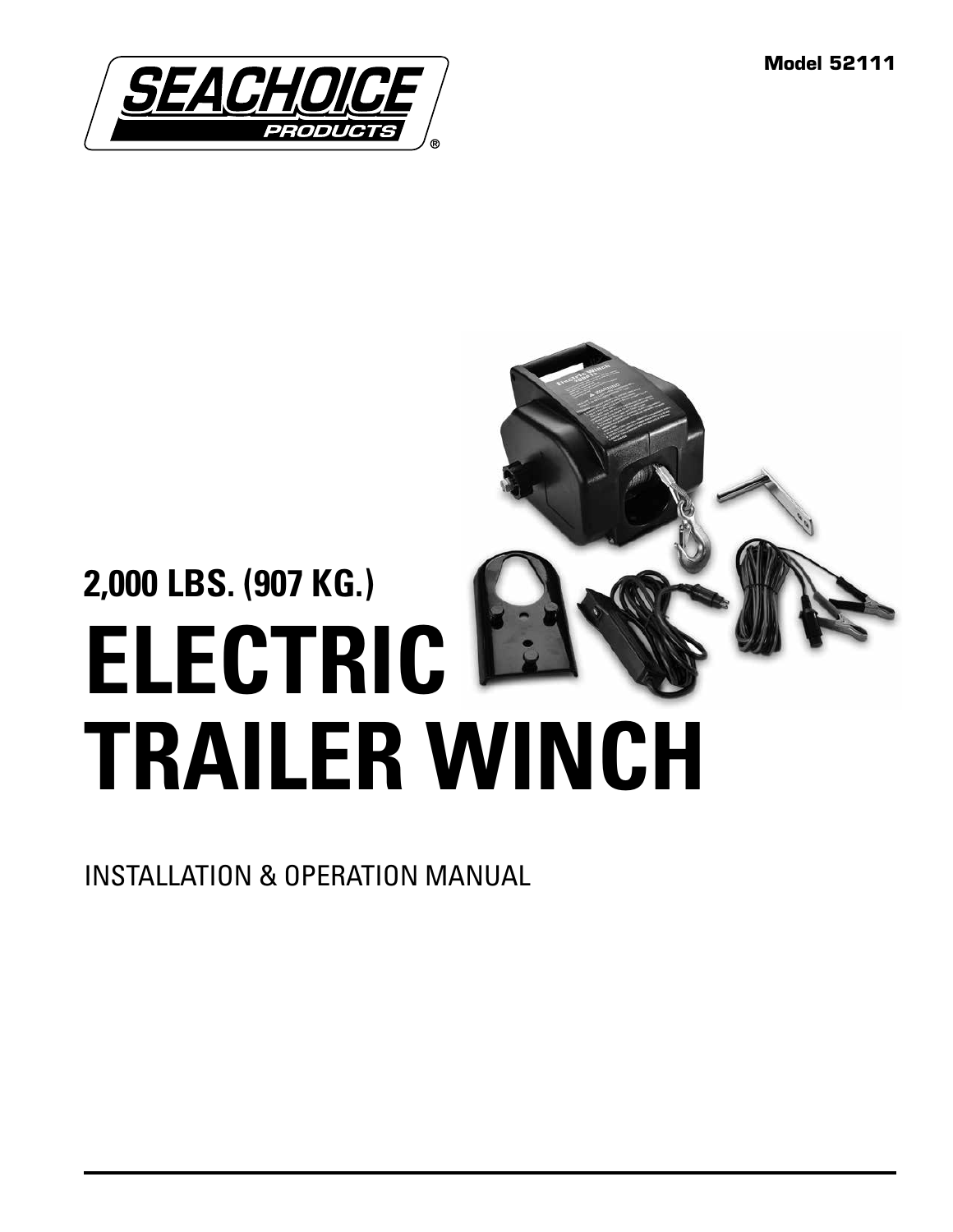

## **TECHNICAL SPECIFICATIONS:**

| Capacity:                 | 6,000 lbs. rolling; 5,000 lbs. marine; 2,000 lbs. pulling capacity |
|---------------------------|--------------------------------------------------------------------|
| Max. boat size:           | 18'                                                                |
| Max. boat weight:         | 5,000 lbs.                                                         |
| Line speed:               | 6'/min. without load                                               |
| Cable length              | ø 3/16" X 30' (ø 4.8 mm X 9.2 m)                                   |
| Hook size:                | $\frac{1}{4}$ "                                                    |
| Power supply:             | 12V (DC)                                                           |
| Power cord:               | $16.4'$ (5 m)                                                      |
| Remote switch wire length | $9.8'$ (3 m)                                                       |
| Mounting plate            | 8.97" x 4.46" x 1.25" (227 x 113 x 31.7mm)                         |
| Overall dimensions:       | 9.68" x 10" x 7.74" (245 x 256 x 196mm)                            |

# **WINCH ASSEMBLY DIAGRAM**

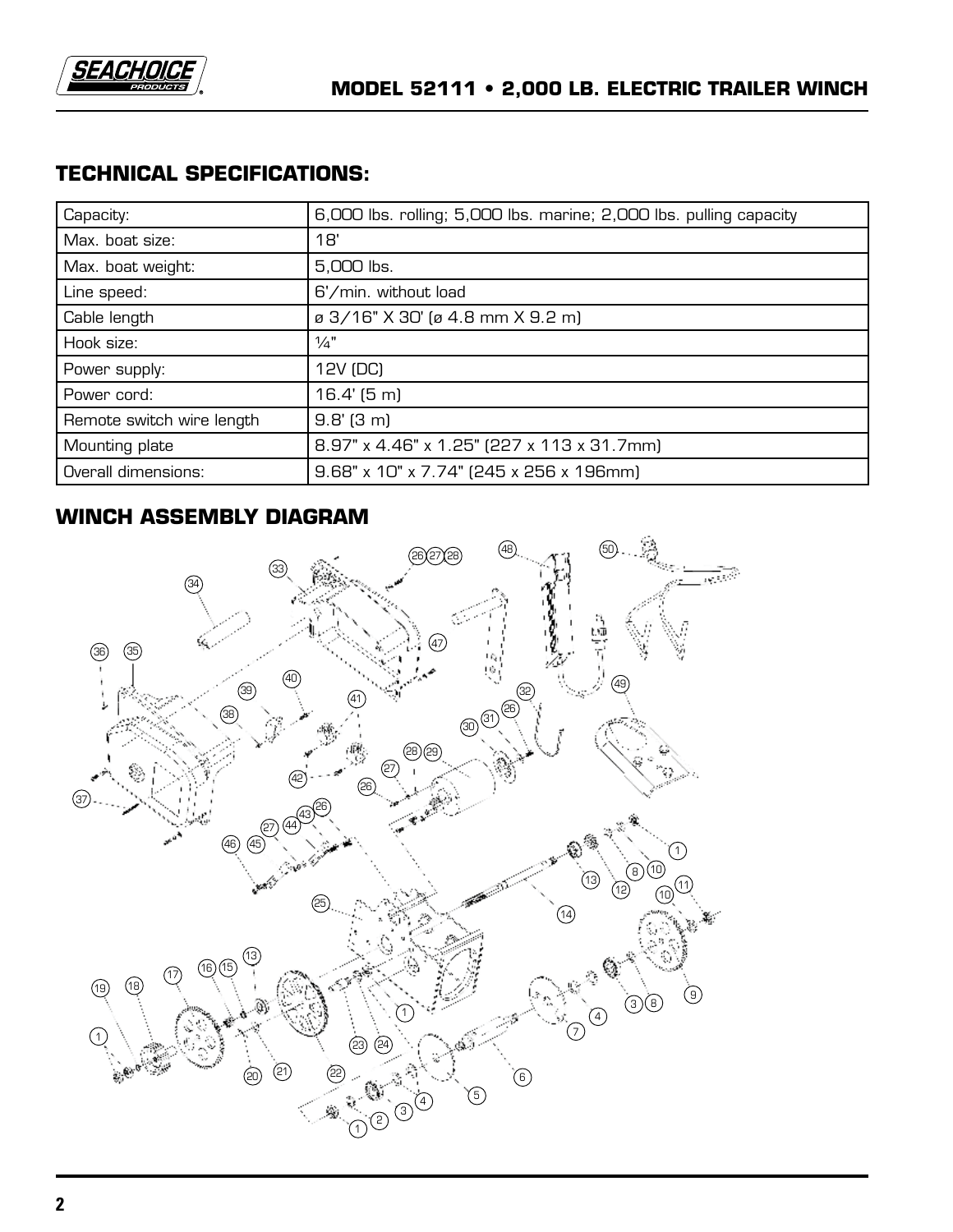

#### **PARTS LIST**

| Item No.       | <b>Description</b>                | Oty.           | Item No. | <b>Description</b>                       | Oty.           |
|----------------|-----------------------------------|----------------|----------|------------------------------------------|----------------|
| 1              | Hexagon thin nut (galvanized) M12 | 5              | 25       | <b>Winch Frame</b>                       | 1              |
| 2              | Internal tooth lock washer        | 1              | 26       | Screw M5X12                              | 9              |
| З              | Bearing                           | 2              | 27       | Spring washer                            | 11             |
| $\overline{4}$ | Drum shaft gasket                 | $\overline{4}$ | 28       | Flat washer                              | $\overline{7}$ |
| 5              | <b>Tension disc</b>               | 1              | 29       | Motor 12V DC                             | 1              |
| 6              | Drum shaft                        | 1              | 30       | One-way blade                            | 1              |
| $\overline{7}$ | Cable protector panel             | 1              | 31       | Brake disk pad                           | 1              |
| 8              | Flat gasket                       | 2              | 32       | Nylon ribbon                             | 1              |
| 9              | Transmission gear                 | 1              | 33       | Right shell                              | 1              |
| 10             | Spring washer                     | 2              | 34       | Hand crank                               | 1              |
| 11             | Hexagon nut M12                   | 1              | 35       | Left shell                               | 1              |
| 12             | Small gear                        | 1              | 36       | Cross recessed tapping one screw<br>4x20 | 2              |
| 13             | Stamped bearing                   | 2              | 37       | Screw M4X 35                             | 1              |
| 14             | Long shaft                        | 1              | 38       | Hex nut M3                               | 1              |
| 15             | Snap ring for shaft               | 1              | 39       | 24A Over-current protector               | 1              |
| 16             | Clutch spring                     | 1              | 40       | Screw M3x12                              | 1              |
| 17             | Transmission gear                 | 1              | 41       | 40A solenoid                             | 2              |
| 18             | Clutch knob                       | 1              | 42       | Screw M5X6                               | 2              |
| 19             | Snap ring for shaft               | 1              | 43       | SCREW M5X16                              | 1              |
| 20             | Cotter pin                        | 1              | 44       | Flexible friction plate (right)          | 1              |
| 21             | Flat washer                       | 1              | 45       | Flexible friction plate(left)            | 1              |
| 22             | Dual gear                         | 1              | 46       | Hex nut M5                               | 5              |
| 53             | Dual gear shaft                   | 1              | 47       | Hand crank                               | 1              |
| 24             | Lock gasket                       | 1              | 48       | Handheld control                         | 1              |

#### **INCLUDED ACCESSORIES**

|      | Item No.   Description |  |
|------|------------------------|--|
| l 49 | Mounting plate         |  |
| l 50 | Power wire             |  |

# **SAVE THIS MANUAL**

You will need this manual for the safety warnings and cautions, assembly instructions, operating procedures, maintenance procedures, troubleshooting, parts list, and diagram. Keep this manual in a safe, dry place for future reference.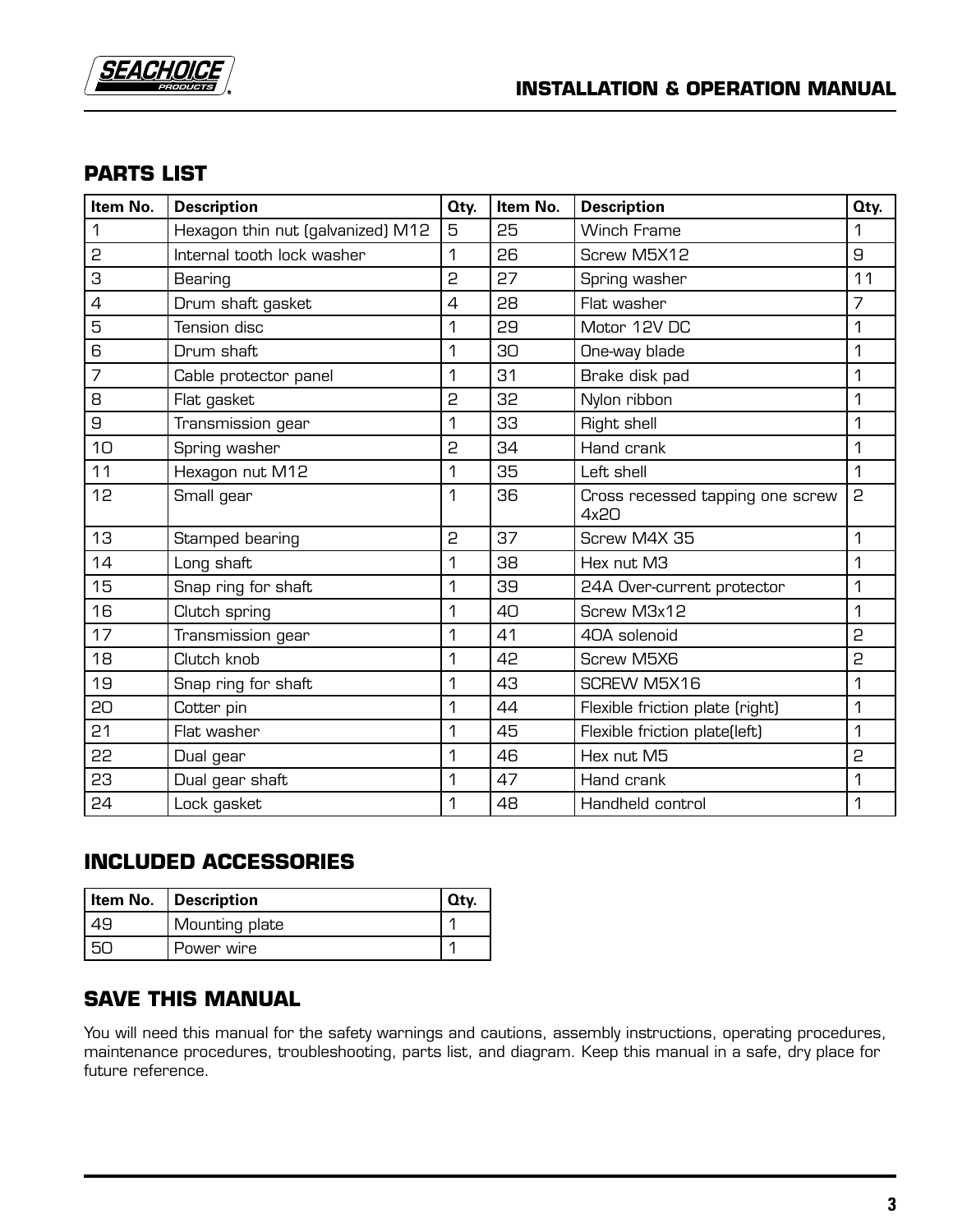

#### **NOTICE**

The warnings, cautions, and instructions discussed in this owner's manual cannot cover all possible conditions and situations that may occur. It must be understood by the operator that common sense and caution are factors which cannot be built into this product, but must be supplied by the operator.

## **SAFETY WARNING & CAUTIONS**

**A WARNING:** When using powered equipment, basic safety precautions should always be followed to reduce the risk of personal injury and equipment damage.

# **READ ALL INSTRUCTIONS BEFORE USING THIS PRODUCT.**

# **SAFETY PRECAUTIONS**

**A WARNING:** Observe safety precautions for personal safety and the safety of others. Improper equipment operation may cause personal injury and equipment damage.

Read the following carefully before attempting to operate your winch and keep the instructions for future reference.

#### **A WARNING:** Moving parts entanglement hazard.

- Failure to observe these instructions could lead to severe injury or death.
- To avoid injury to hands or fingers, always keep hands clear of cable, hook loop, hook and fairlead opening during installation, operation and when spooling in or out.
- Always use extreme caution when handling hook and cable during spooling operations.
- Always use supplied hook strap whenever spooling cable in or out, during installation or operation to avoid injury to hands or fingers.
- Always wear heavy leather gloves when handling a cable.
- Never let cable slip through your hands.
- Always be aware of possible hot surface at winch motor, drum or cable during or after winch use.

#### **A WARNING:** Chemical and fire hazard

- Failure to observe these instructions could lead to severe injury or death.
- Always remove jewelry and wear eye protection.
- Never lean over battery while making connections.
- When drilling, always verify that the area is a safe distance from the fuel line, fuel tank, brake lines, electrical wires, etc.
- Never route electrical cables across sharp edges, through or near moving parts or parts that become hot.
- Always insulate and protect all exposed wiring and electrical terminals.
- Always install terminal boots as directed in installation instructions.

#### **A WARNING:** Falling or crushing hazard

- Failure to observe these instructions could lead to severe injury or death.
- Never use as an overhead hoist, or to suspend a load.
- Never use to lift or move persons.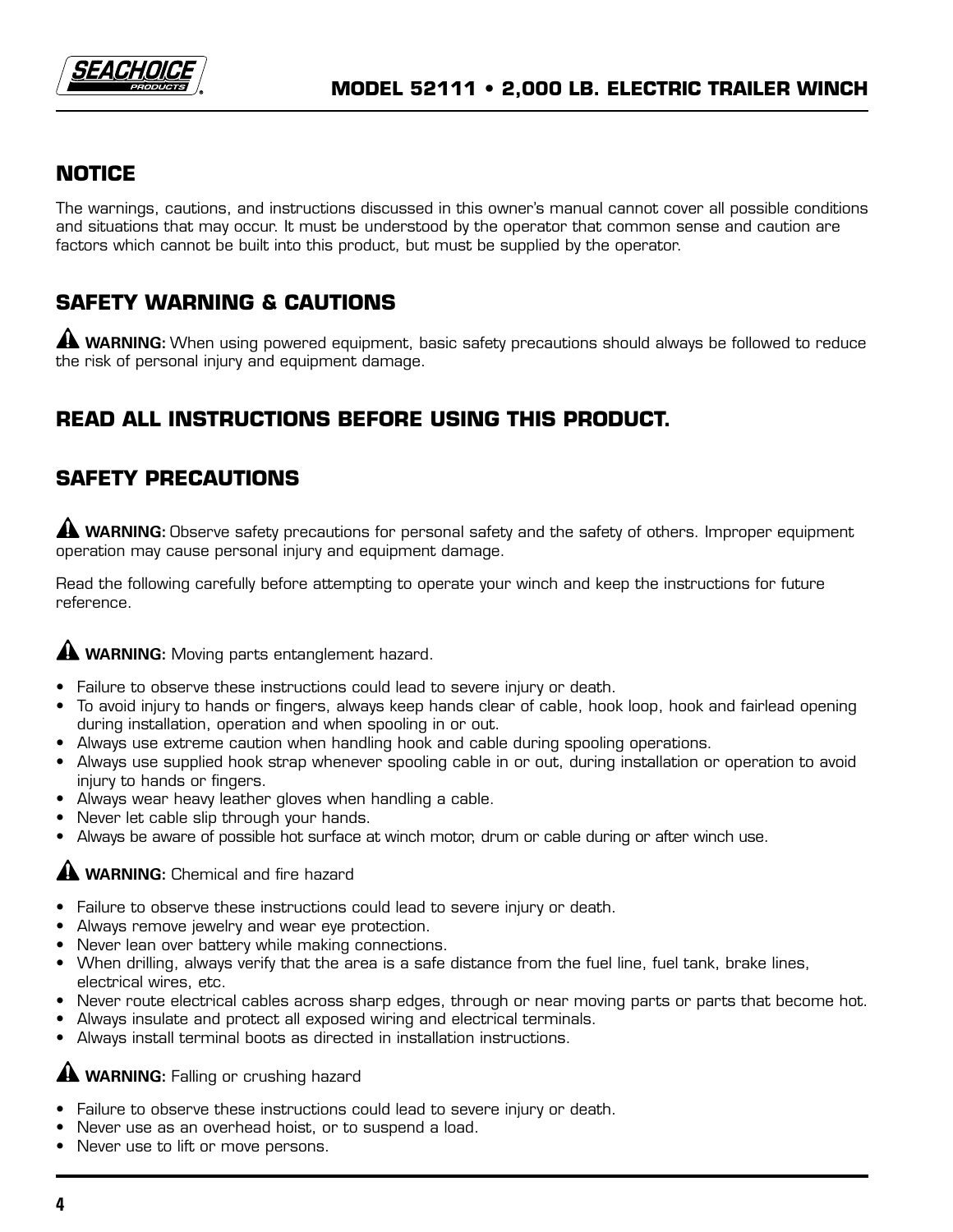



## **GENERAL SAFETY**

**Know your winch**: Take time to fully read and understand this manual.

- Never operate this winch if you are under 16 years of age.
- Never operate this winch when under the influence of drugs, alcohol or medication.
- Never exceed winch or cable rated capacity. Double line using a snatch block to reduce winch load.

#### **INSTALLATION SAFETY**

- Always choose a mounting location that is sufficiently strong to withstand the maximum pulling capacity of your winch.
- Always use factory-approved switches, remote controls, accessories and installation components.
- Always use Grade 5 or better hardware, never weld bolts and never use longer bolts than those supplied by the manufacturer.
- Winch mounting and installation of hook to hook loop is necessary before wiring is complete.
- Always position fairlead with WARNING label on top.
- Always spool the cable onto the drum as indicated by the drum rotation label on the winch. This is required for automatic brake to work (if winch is so equipped) and for correct installation orientation.
- Always pre-stretch cable and re-spool under load before use. This will reduce the risk of the cable binding and becoming damaged.

## **WINCH SAFETY**

- Failure to observe these instructions could lead to minor or moderate injury.
- Always inspect winch installation and cable condition before operating winch. Frayed, kinked or damaged cable must be replaced immediately. Loose installation must be corrected immediately.
- Never leave remote control plugged into winch while free spooling, rigging or idling.
- Never hook cable back onto itself. This will damage the cable. Always use a choker chain, wire choker rope, or tree trunk protector on the anchor.
- Prior to winching, always remove any element that may interfere with the safe operation of the winch.
- Always take your time when rigging for a winch pull.
- Always be certain the anchor you select will withstand the load, and the strap or chain will not slip.
- Never engage or disengage the clutch if the winch is under load, cable is in tension or cable drum is moving.
- Always unspool as much cable as possible when rigging. Double line or pick a distant anchor point.
- Never winch with less than five wraps of cable around the drum. This could cause the cable to come loose from the drum.
- Always stand clear of cable and load during operation.
- Never touch cable or hook while in tension or under load.
- Never touch the cable or hook while someone is at the remote switch or during winching operation.
- Never touch cable or hook while remote control is plugged into the winch.
- Always stand clear of cable and load and keep others away while winching.
- Always require operator and bystanders to be aware of stability during winching of vehicle and/or load.
- Always keep the remote control lead clear of the drum, cable and rigging. Inspect for cracks, pinches, frayed wires or loose connections and replace if damaged.
- When using the remote control from inside a vehicle, always pass it through a window to avoid pinching the lead in a door.
- Always avoid continuous side pulls which can pile up cable at one end of the drum. This can damage your cable or winch.
- Always ensure the clutch is fully engaged or disengaged.
- Never use winch to tow other vehicles. Shock loads could momentarily exceed capacity of cable and winch.
- Always use care to not damage your frame when anchoring your vehicle during a winching operation.
- Never "jog" cable under load. Shock loads could momentarily exceed capacity of cable and winch.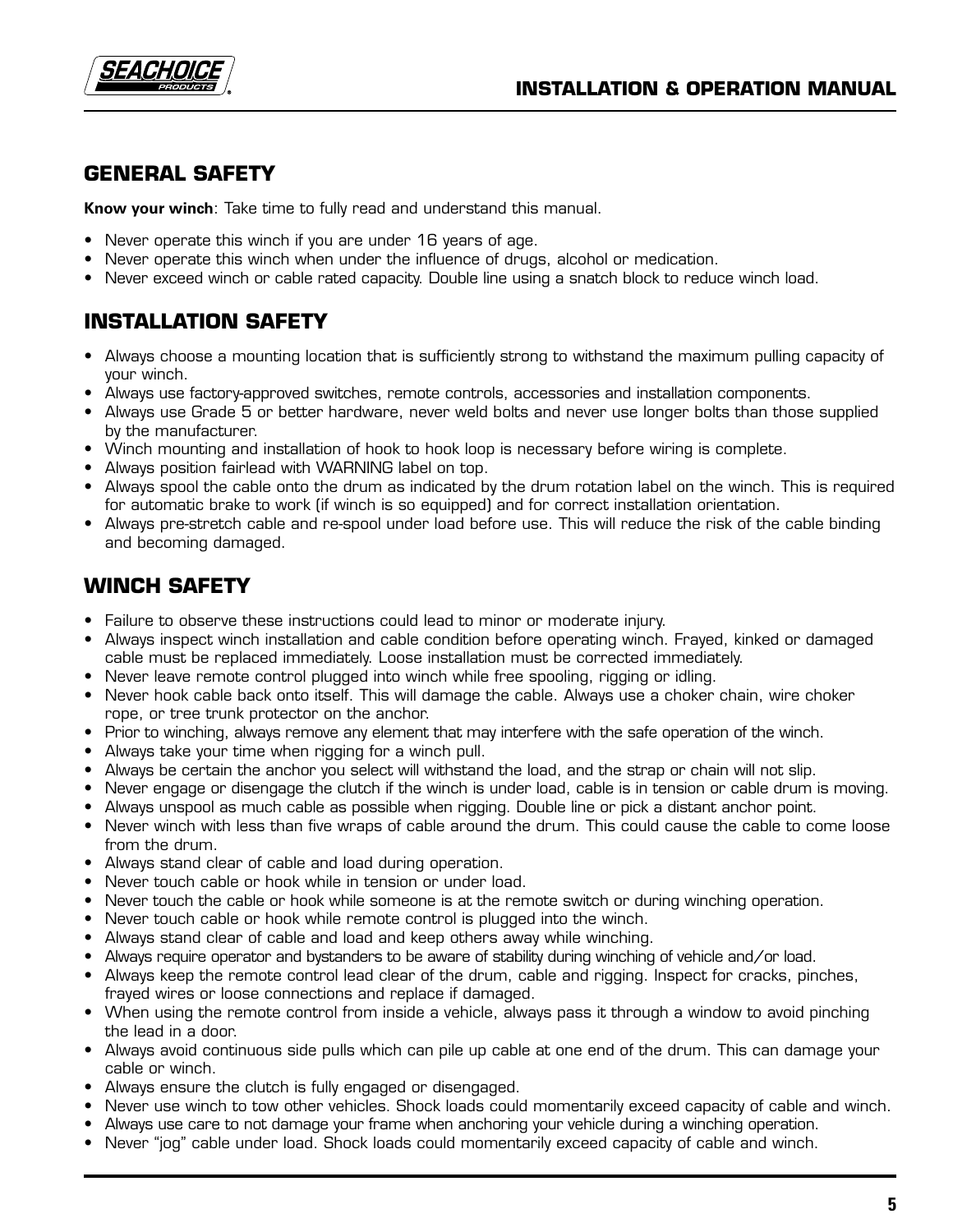

- Never use winch to secure a load during transportation.
- Never submerge winch in water.
- Always store the remote control in a protected, clean and dry area.

#### **OPERATION INSTRUCTIONS**

- 1. **KEEP WORK AREA CLEAN**. Cluttered areas invite injuries.
- 2. **OBSERVE WORK AREA CONDITIONS**. Do not use winches in damp, wet ,or poorly lit locations. Do not expose accessory tools to rain. Keep work area well lit. Do not use electrically powered equipment in the presence of flammable gases or liquids.
- 3. **KEEP CHILDREN AWAY**. Children must never be allowed in the work area. Do not let them handle machines, tools, or equipment.
- 4. **STORE IDLE ACCESSORY EQUIPMENT**. When not in use, accessory tools must be locked up in a dry location to inhibit rust. Always lock up tools and keep out of reach of children.
- 5. **DO NOT FORCE THE TOOL OVER LOADED**. It will do the job better and more safely, steadily at the rate for which it was intended. Do not use inappropriate attachments in an attempt to exceed the tool's capacities.
- 6. **USE THE RIGHT ACCESSORY TOOL FOR THE JOB**. Do not use the tools which are not suitable for winches.
- 7. **DRESS PROPERLY**. Do not wear loose clothing or shaky jewelry, as they can be caught in moving parts. Non-skid footwear is recommended. Wear restrictive hair covering to contain long hair. Always wear appropriate work clothing.
- 8. **USE EYE, EAR AND BREATHING PROTECTION**. Always wear ANSI-approved impact safety goggles if you are producing metal filings or wood chips. Wear an ANSI-approved dust mask or respirator when working around metal, wood, and chemical dusts and mists. Use ANSI-approved ear protection when working in a loud or noisy environment.
- 9. **DO NOT ABUSE THE POWER CORD**. Assure the power cord from damage, either from impacts, pulling or corrosive materials. Do not yank battery's cord to disconnect it from the battery. Do not use other inappropriate accessories to exceed the rated line pull of winches.
- 10. **DO NOT STAND TOO CLOSE**. Do not reach over or across running machinery. Keep proper footing and balance at all times.
- 11. **MAINTAIN TOOLS WITH CARE**. Keep tools sharp and clean for better and safer performance. Follow instructions for lubricating and changing accessories. Inspect power cord periodically and, if damaged, have it repaired by a professional technician. Inspect all moving parts and mounting bolts prior to use. Control handle and power switch must be kept clean, dry, and free from oil, grease, chemicals and corrosive materials at all times.
- 12. **REMOVE ADJUSTING TOOLS AND WRENCHES**. Be sure that not used tools adjusting wrenches are removed from the machine surface before operation.
- 13. **AVOID UNINTENTIONAL STARTING**. Be sure that you are absolutely prepared to begin working before turning the start switch on.
- 14. **STAY ALERT**. Watch what you are doing. Do not operate this machine when you are tired.
- 15. **DO NOT OPERATE THE WINCH WHILE UNDER THE INFLUENCE OF ALCOHOL, DRUGS OR PRESCRIPTION MEDICINES**.
- 16. **CHECK FOR DAMAGED PARTS**. Before using the winch, carefully check all parts to ensure normal, safe operation. Check for effectiveness of all parts, any broken parts, mounting fixtures and any other condition that may affect proper operation. Any part that is damaged should be properly repaired or replaced by a qualified technician. Do not use the winch if any switch can not be turned on and off properly.
- 17. **REPLACEMENT PARTS AND ACCESSORIES**. When replacing, do not use different replacement parts from different winch models and specifications. This will void the warranty. Only use parts and accessories intended for use with this winch, which are available from Seachoice dealers. Visit https:// www.seachoice.com/store-locator to find a dealer near you.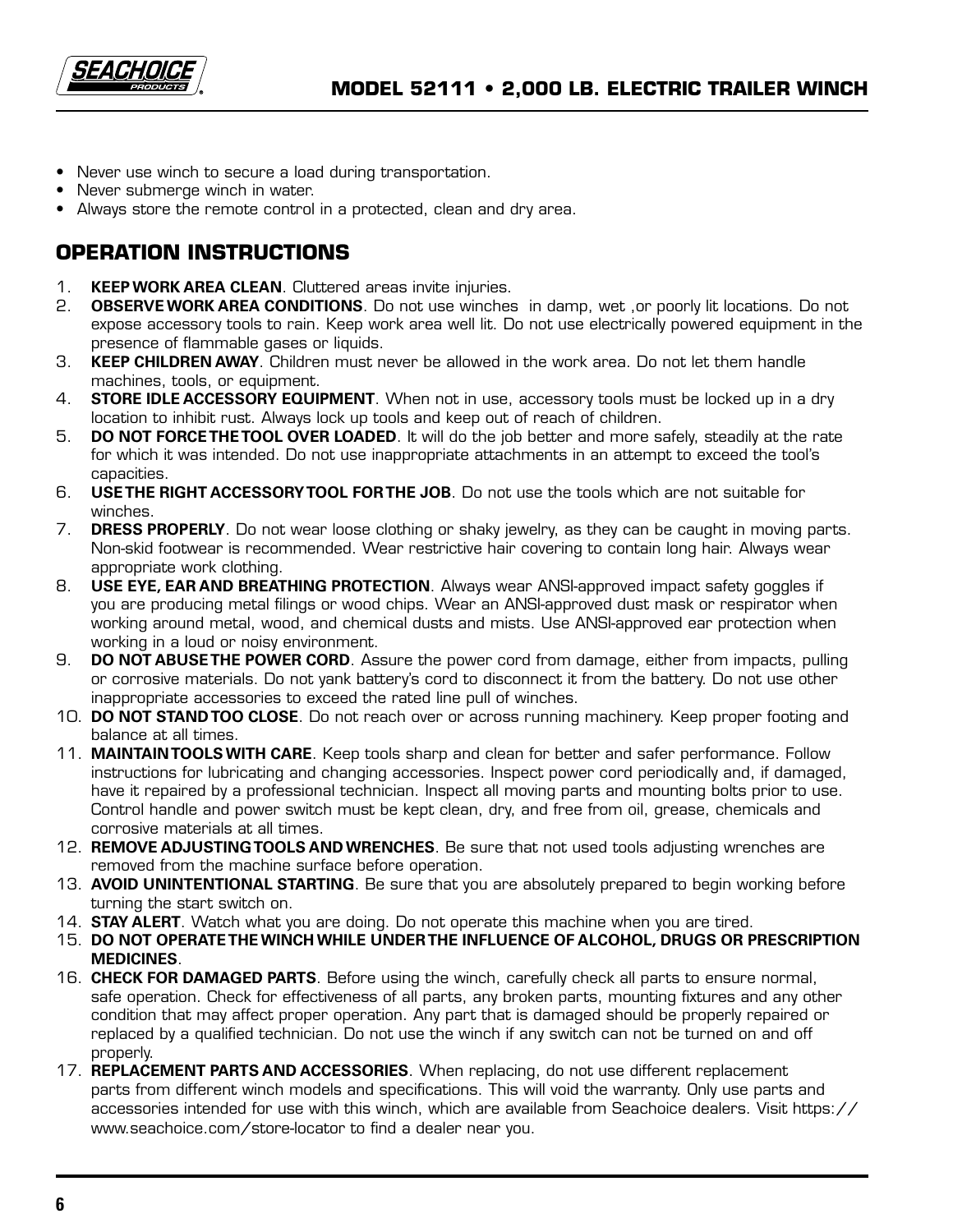

## **MOUNTING YOUR WINCH**

#### **WARNING**

- Always connect red wire to the positive pole of battery, connect black wire to the negative pole.
- Do not use your winch continuously or you will drain the battery.
- Keep your engine running while using this winch, to continually recharge the engine. However, exercise extreme caution when working around a running vehicle.
- Do not use a dirty, corroded or leaking battery .You may suffer injury from acid burns.
- Always wear ANSI approved safety glasses when working around or with a battery.

**NOTE:** Your winch is designed to be mounted temporarily using the Trailer Hitch Mounting Bracket. However, you may also mount your winch permanently.

#### **PERMANENT MOUNTING:**

- 1. Select a mounting site on the bumper of your vehicle, truck bed, boat trailer, or other suitable location. **NOTE**: This winch can generate 2,000 lbs. of pulling force. Be sure the location you select can withstand this much force. You may need to use steel reinforcement plates, or weld on additional bracing, depending on the desired mounting location.
- 2. Align the winch with the desired location, and mark for drilling the locations of the two holes on the base of the winch.
- 3. Drill the hole locations on your vehicle.
- 4. Using hardened steel bolts at least M8 in diameter, install your winch to the location.

#### **TEMPORARY MOUNTING:**

- 1. Attach the Adapter Plate, as shown:
- 2. Index the heads of the plate studs into the keyhole slots on the back of the winch.
- 3. Attach the Winch/Adapter Plate assembly to your trailer hitch by inserting the trailer hitch ball through the shaped hole in the Adapter Plate.

#### **USING YOUR WINCH**

- 1. Put your vehicle in neutral. **WARNING:** Never winch with your vehicle in gear or in park, as this could damage your vehicle's transmission.
- 2. Engage the emergency brake.
- 3. Use suitable chocks to prevent the wheels from rolling.
- 4. To pull out the cable, turn the clutch knob (#15) clockwise to "UNLOAD", then pull out the cable you need. Always leave at least five turns of cable on the spool to prevent pulling the cable out of the winch.
- 5. Hook onto the object using a pulling point, tow strap or chain. Never wrap the cable around the object and hook onto the cable itself. This can cause damage to the object being pulled, and kink or fray the cable.
- 6. Turn the clutch knob counterclockwise to "LOAD".
- 7. When it is safe to do so, use the power switch in the remote control to retract the cable and winch the item as desired.